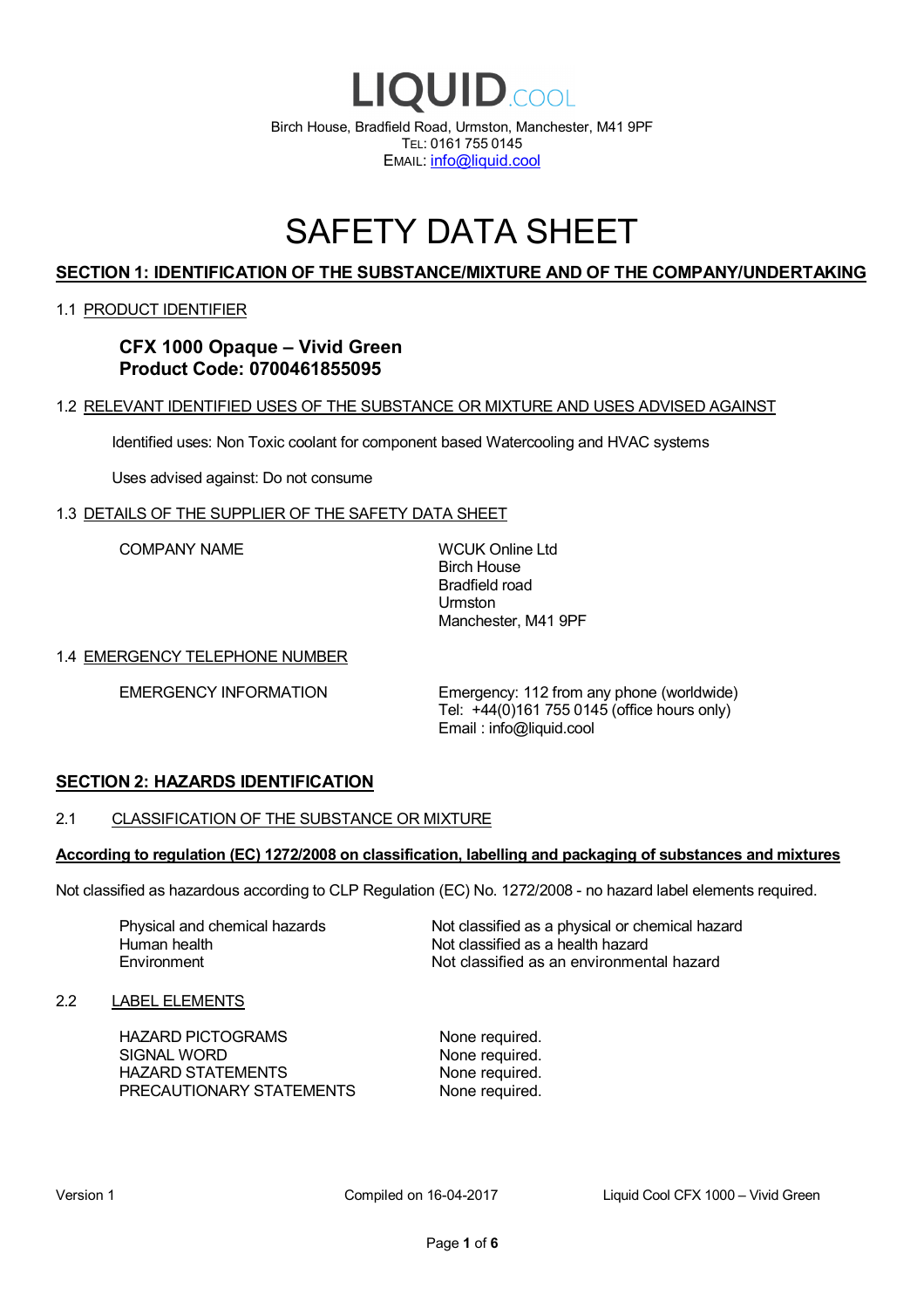

Birch House, Bradfield Road, Urmston, Manchester, M41 9PF TEL: 0161 755 0145 EMAIL: info@liquid.cool

### 2.3 OTHER HAZARDS.

Not applicable.

# **SECTION 3: COMPOSITION / INFORMATION ON INGREDIENTS**

Listed in order of concentration, all ingredients classified as non-toxic.

| <b>Component - Ultra PURE Distilled Water</b><br>Concentration | 78-90%   |
|----------------------------------------------------------------|----------|
| CAS No.                                                        | 732-18-5 |
|                                                                |          |

| Component - Monoethylene glycol (ethane-1, 2-diol) inc DeTox™<br>Concentration | 10-22%    |
|--------------------------------------------------------------------------------|-----------|
| EC No.                                                                         | 203-473-3 |
| CAS No.                                                                        | 107-21-1  |

| Component - 1,2-Benzisothiazolin-3-one<br>Concentration | $0.2 - 1.0\%$ |
|---------------------------------------------------------|---------------|
| CAS No.                                                 | 2634-33-5     |

The classification listed for monoethylene glycol above is that which is listed, according to Regulation (EC) No. 1272/2008 (CLP) for neat monoethylene glycol. However, the monoethylene glycol present in this mixture is rendered non-toxic (as determined by an EPA certified laboratory) upon the addition of our labs patented DeTox™ additive.

### **SECTION 4: FIRST AID MEASURES**

| 4.1 | DESCRIPTION OF FIRST AID MEASURES<br><b>GENERAL INFORMATION</b> | When safe to do so remove the person from the source of<br>exposure giving consideration as to whether this may cause<br>discomfort.                                                                  |
|-----|-----------------------------------------------------------------|-------------------------------------------------------------------------------------------------------------------------------------------------------------------------------------------------------|
|     | <b>INGESTION</b>                                                | Move the affected person to fresh air and keep warm in a<br>position comfortable for breathing. Rinse mouth thoroughly with<br>water. Get medical attention if any discomfort continues.              |
|     | <b>INHALATION</b>                                               | Move the affected person to fresh air.                                                                                                                                                                |
|     | EYE CONTACT                                                     | Rinse immediately with plenty of water. Remove any contact<br>lenses and open eyelids wide apart. Continue to rinse for at<br>least 15 minutes. Get medical attention if any discomfort<br>continues. |
|     | <b>SKIN CONTACT</b>                                             | Remove contaminated clothing immediately and wash skin with<br>soap and water                                                                                                                         |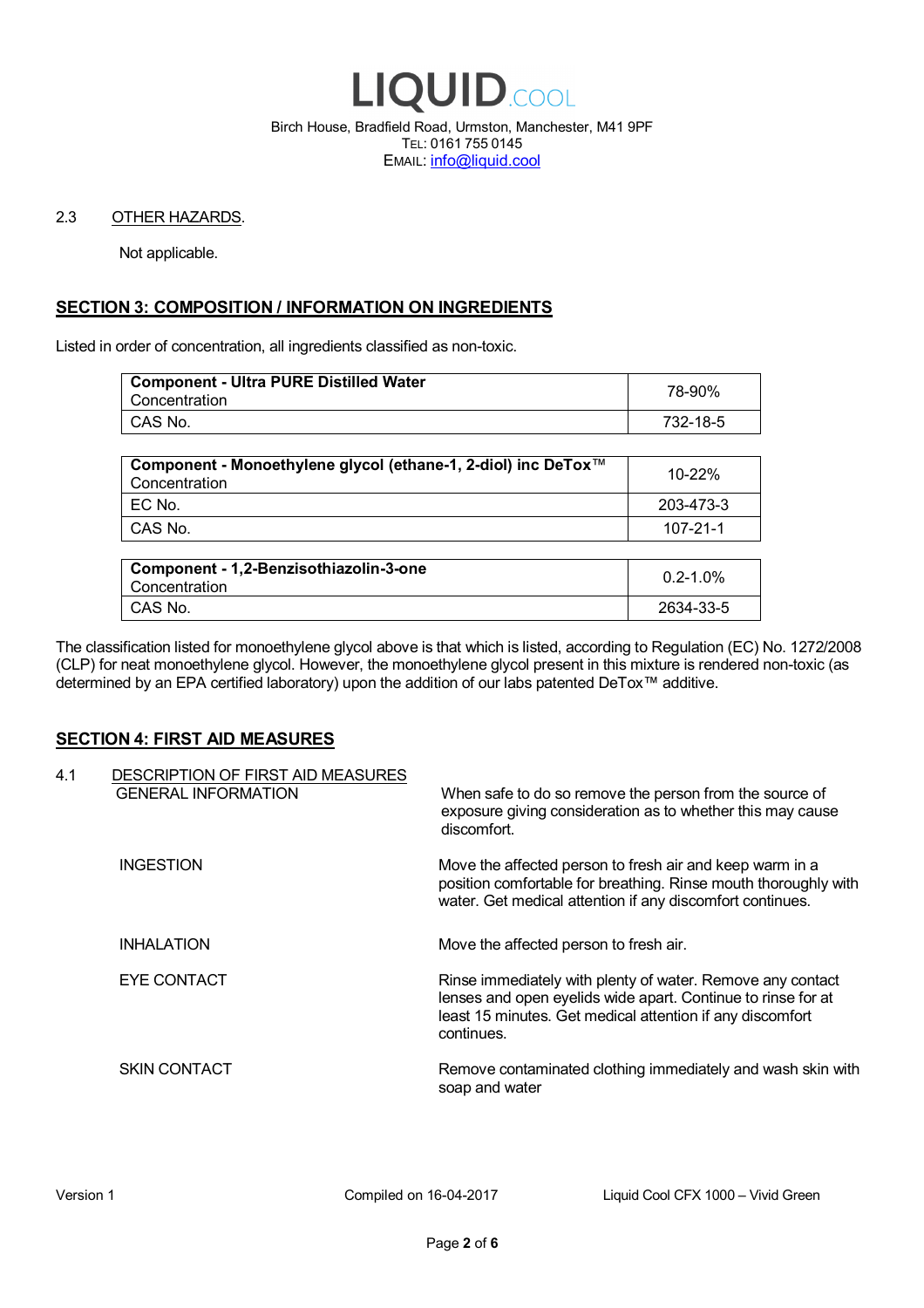

EMAIL: info@liquid.cool

### **SECTION 5: FIRE FIGHTING MEASURES**

### 5.1 EXTINGUISHING MEDIA

Material will not burn. Substance is non-combustible; use agent most appropriate to extinguish surrounding fire.

### 5.2 SPECIAL HAZARDS ARISING FROM THE SUBSTANCE OR MIXTURE

None determined.

### **SECTION 6: ACCIDENTAL RELEASE MEASURES**

### 6.1 PERSONAL PRECAUTIONS, PROTECTIVE EQUIPMENT AND EMERGENCY PROCEDURES

Wash skin with soap and water.

### 6.2 ENVIRONMENTAL PRECAUTIONS

Do not discharge into drains, water courses or onto the ground.

### 6.3 METHODS AND MATERIALS FOR CONTAINMENT AND CLEANING UP

Absorb spillage with damp, non-combustible material, then lush the contaminated area with water.

### **SECTION 7: HANDLING AND STORAGE**

7.1 HANDLING

No special measures necessary.

### 7.2 CONDITIONS FOR SAFE STORAGE, INCLUDING ANY INCOMPATIBILITIES

Store in distributed container, with induction seal intact (where applicable), keep out of reach of children and not in direct sunlight to preserve up to the maximum storage time stated below.

Storage stability: Storage period: 36 months

### **SECTION 8 EXPOSURE CONTROLS / PERSONAL PROTECTION**

8.1 Specific end uses:

Ingredients with occupational exposure limits to be monitored: Not applicable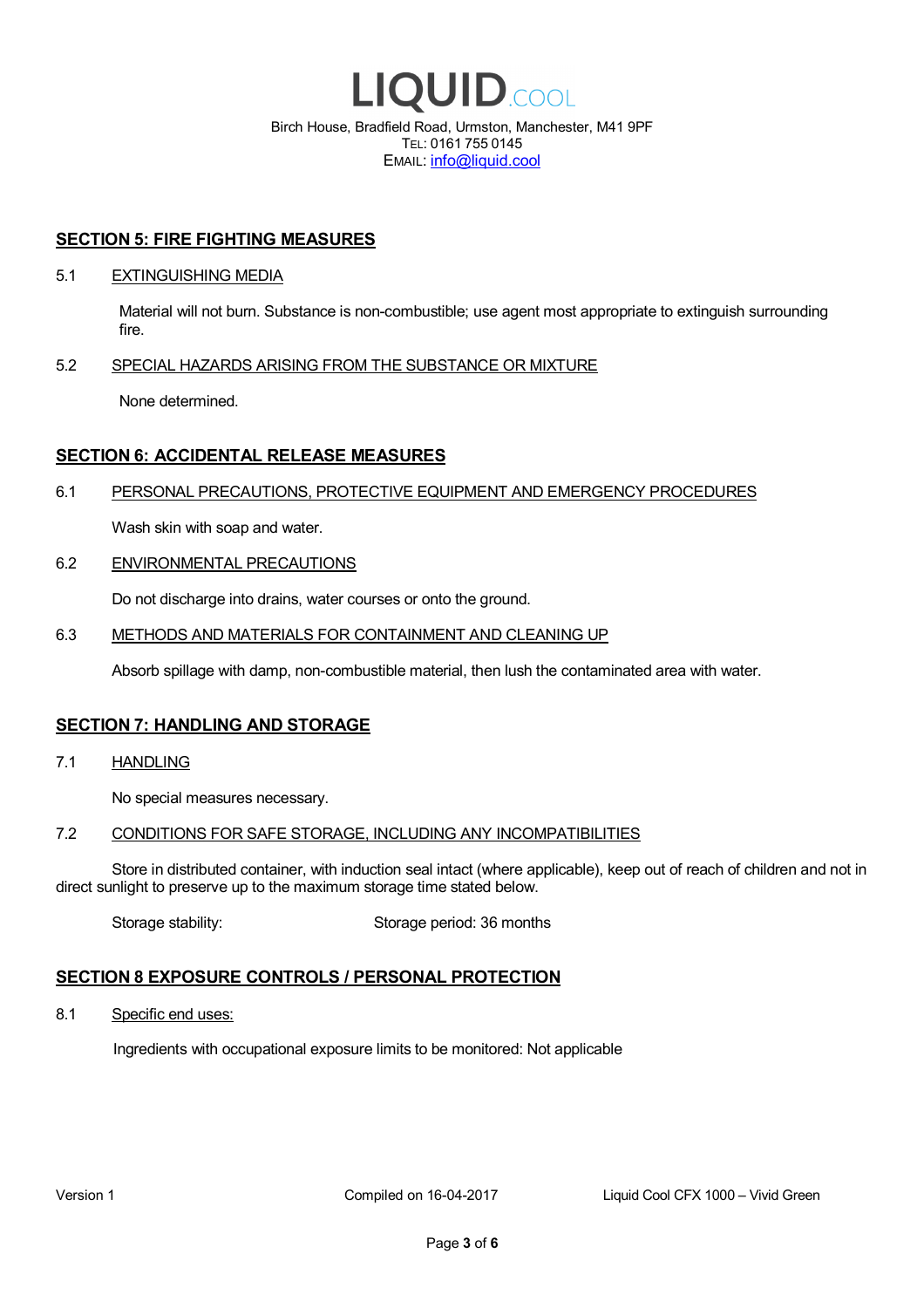# LIQUID.COOL

Birch House, Bradfield Road, Urmston, Manchester, M41 9PF TEL: 0161 755 0145 EMAIL: info@liquid.cool

### 8.2 EXPOSURE CONTROLS

Respiratory Protection **None required.**<br>
Hand Protection **None required.** Eye Protection **None required.** Body protection None required.

Exposure Controls **Exposure Controls** No exposure controls necessary. None required.

# **SECTION 9: PHYSICAL AND CHEMICAL PROPERTIES**

### 9.1 INFORMATION ON BASIC PHYSICAL AND CHEMICAL PROPERTIES

FORM Liquid COLOUR Green BOILING POINT FLAMMABILTY **DENSITY** SOLUBILTY IN WATER

pH<br>
DDOUR
20°C)
2000UR
2000UR
2000UR
2000UR Non-pungent but characteristic aroma 100°C Product is not classified as flammable 1.04 - 1.15 (g/cm3) Soluble in water

### 9.2 OTHER INFORMATION

Not determined.

# **SECTION 10: STABILITY AND REACTIVITY**

10.1 REACTIVITY

There are no known reactivity hazards associated with this product.

10.2 CHEMICAL STABILITY

Stable at normal conditions when used as recommended

10.3 POSSIBILITY OF HAZARDOUS REACTIONS

Not applicable

10.4 CONDITIONS TO AVOID

None known.

### 10.5 INCOMPATIBLE MATERIALS

Strong acids, strong alkalis and strong oxidising agents.

### 10.6 HAZARDOUS DECOMPOSITION PRODUCTS

No known hazardous decomposition products.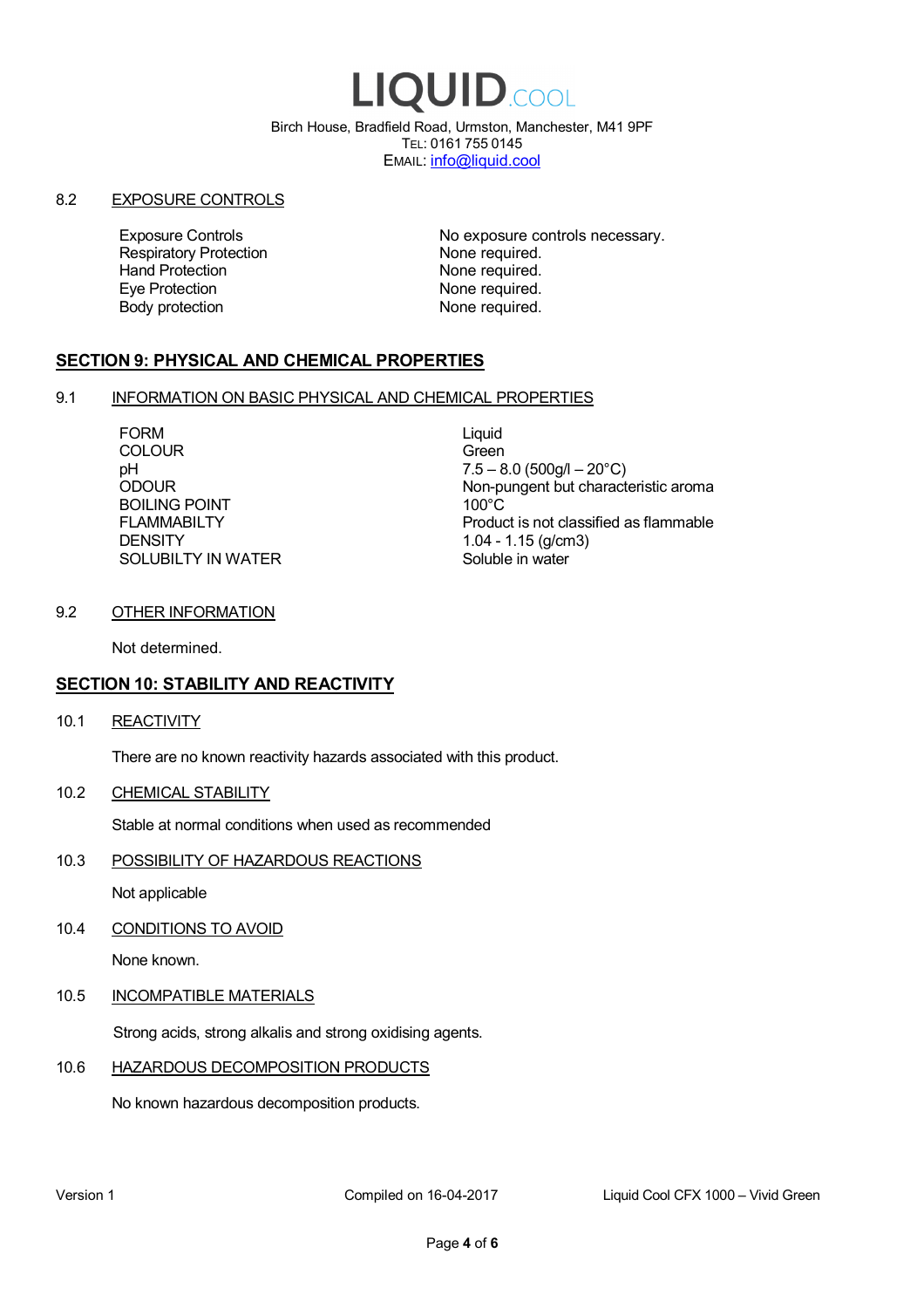LIQUID.COOL Birch House, Bradfield Road, Urmston, Manchester, M41 9PF TEL: 0161 755 0145 EMAIL: info@liquid.cool

# **SECTION 11: TOXICOLOGICAL INFORMATION**

### 11.1 INFORMATION ON TOXICOLOGICAL EFFECTS

Irritant effect on eves: Non Irritant (rabbit) Irritant effect on skin: Non-irritant (rabbit)

Acute oral toxicity: The addition of our patented DeTox™ additive to monoethylene glycol results in a mixture that is classified as non-toxic with an LD50, oral, rat >15,000 mg/kg bw..

### **SECTION 12: ECOLOGICAL INFORMATION**

12.1 TOXICITY LC50, 96 hours, fish: EC50, 48 hours, daphnia magna: EC50, 96 hours, aquatic plants:

>100 mg/L - not classified harmful to fish >100 mg/L - not classified harmful to daphnia >100 mg/L - not classified as harmful to plants

### 12.2 PERSISTENCE AND DEGRADABILITY

This product is readily biodegradable (90% over 10 days)

12.3 BIOACCUMULATIVE POTENTIAL

Will not bio-accumulate. Partition coefficient - not determined

12.4 MOBILITY IN SOIL

Product is mobile in soil as it is water soluble.

# **SECTION 13: DISPOSAL CONSIDERATIONS**

13.1 WASTE TREATMENT METHOD Dispose in accordance with Local Waste Disposal Authority EWC no:070101

Container is made from Polyethylene Terephthalate (PET) and is domestically recycling.

### **SECTION 14: TRANSPORT INFORMATION**

|           | <b>TRANSPORT CLASS</b>            | Classified as non-dangerous goods for transport.                                     |
|-----------|-----------------------------------|--------------------------------------------------------------------------------------|
| 14.1      | UN NUMBER                         | Product not hazardous for transport - no information required                        |
| 14.2      | PROPER SHIPPING NAME              | Product not hazardous for transport - no information required                        |
| 14.3      | <b>TRANSPORT HAZARD CLASS(ES)</b> | Product not hazardous for transport - no information required                        |
| 14.4      | <b>PACKING GROUP</b>              | Product not hazardous for transport - no information required                        |
| 14.5      | ENVIRONMETAL HAZARDS              | Product not classed as an environmentally hazardous substance<br>or marine pollutant |
| Version 1 | Compiled on 16-04-2017            | Liguid Cool CFX 1000 – Vivid Green                                                   |